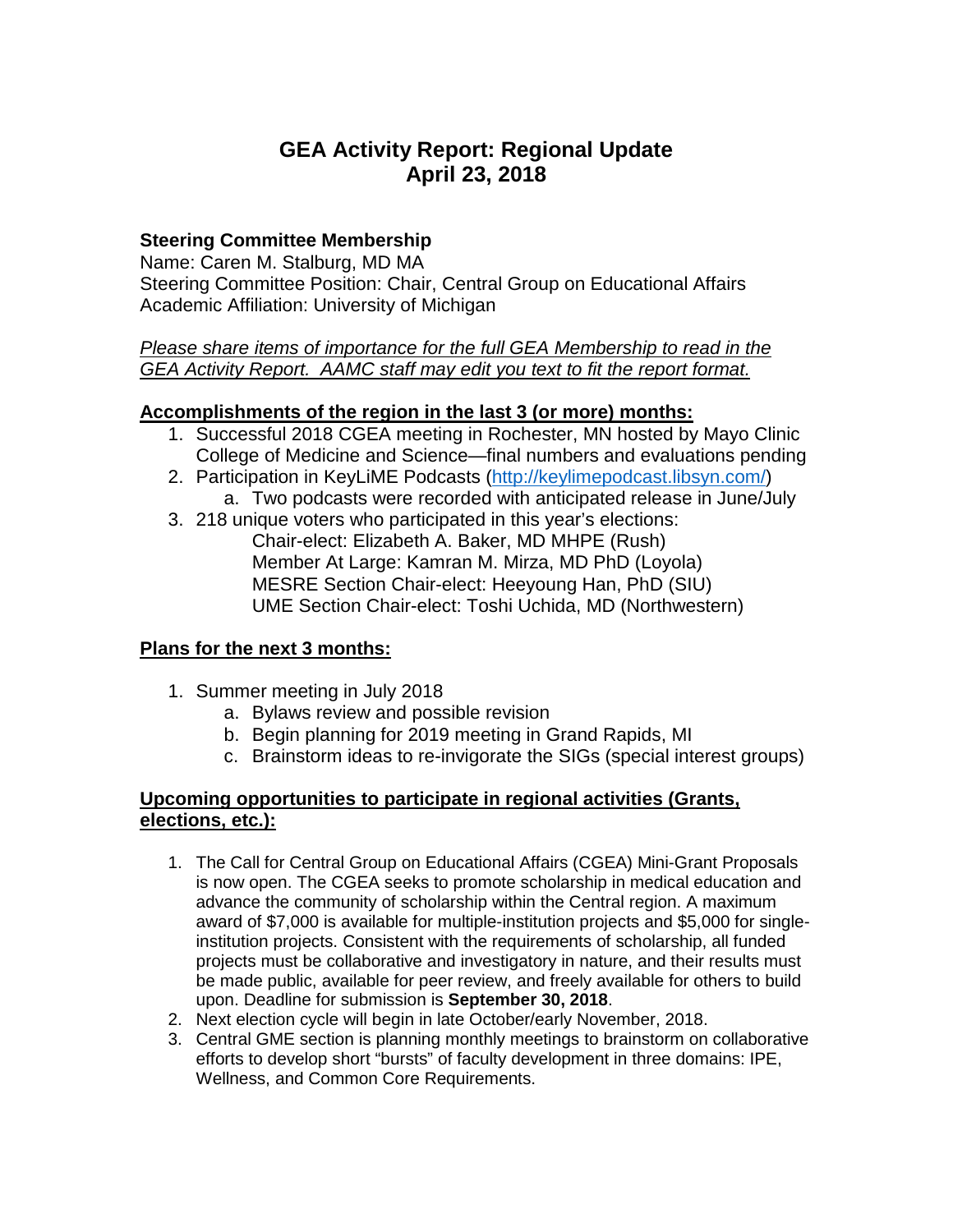- 4. The UME section will be developing workshops for the CGEA meeting focused on recapturing the senior year/best practices for capstones and continuing longitudinal threads from pre-clinical to clinical curriculum.
- 5. CPD continues to be active on the national level and is working to find opportunities to engage at the regional level as well.

## **Recognition (Awards, New members, Member Accomplishments):**

## **Awards from the 2018 CGEA meeting:**

#### IME Oral

*Curriculum Management to Curriculum Mart: Innovating with an Interprofessional Team*  Elissa Hall, David Jones, Bonnie Denzer, Staifer Victoria, Kelly Sandvik, Aaron Pendl, Jennifer Sayward, and Darcy Reed

Mayo Clinic School of Medicine, Rochester, MN

#### MERSRE Oral

*First Do No Harm: The Loss of Knowledge During the Fourth Year of Medical School* Lauren Heidemann, Elizabeth Jones, Charles Keilin, Laurie Whitman, James Fitzgerald, Sally Santen, Monica Lypson, and Helen Morgan University of Michigan, Ann Arbor, MI

#### New Investigator Award: Kyla Driest

Presented as MESRE Oral *Referral Patterns to Pediatric Rheumatology as a Needs Assessment for Curriculum Development* Kyla Driest, Melissa Moore-Clingenpeel, Cynthia Ledford, Charles Spencer, Larry Hurtubise Nationwide Children's Hospital, Columbus OH

IME Poster Award

*ROBOTS: Remotely Operated Biomedical Telepresence Systems in Simulation to Promote Interprofessional Communication in Rural Health Care Settings* Richard Van Eck, Jon Allen, Eric Johnson University of North Dakota School of Medicine and Health Sciences

Student IME Poster Award:

*Paving the Advancement of Black Males in Academic Medicine* Tyrone Johnson University of Chicago, Chicago, IL

#### MESRE Poster Award

*Inter-rater Reliability of a Scale to Assess Interprofessional Collaboration and Teamwork* Klara Papp, D Olvet, RJ Iuli, R Jones, E Lehembre-Shiah Case Western Reserve University School of Medicine, Cleveland, Ohio

Student MESRE Poster Award:

*Introducing Allopathic Medical Students to Osteopathic Principles and Manipulative Treatment: Efficacy of a 3-month Elective*